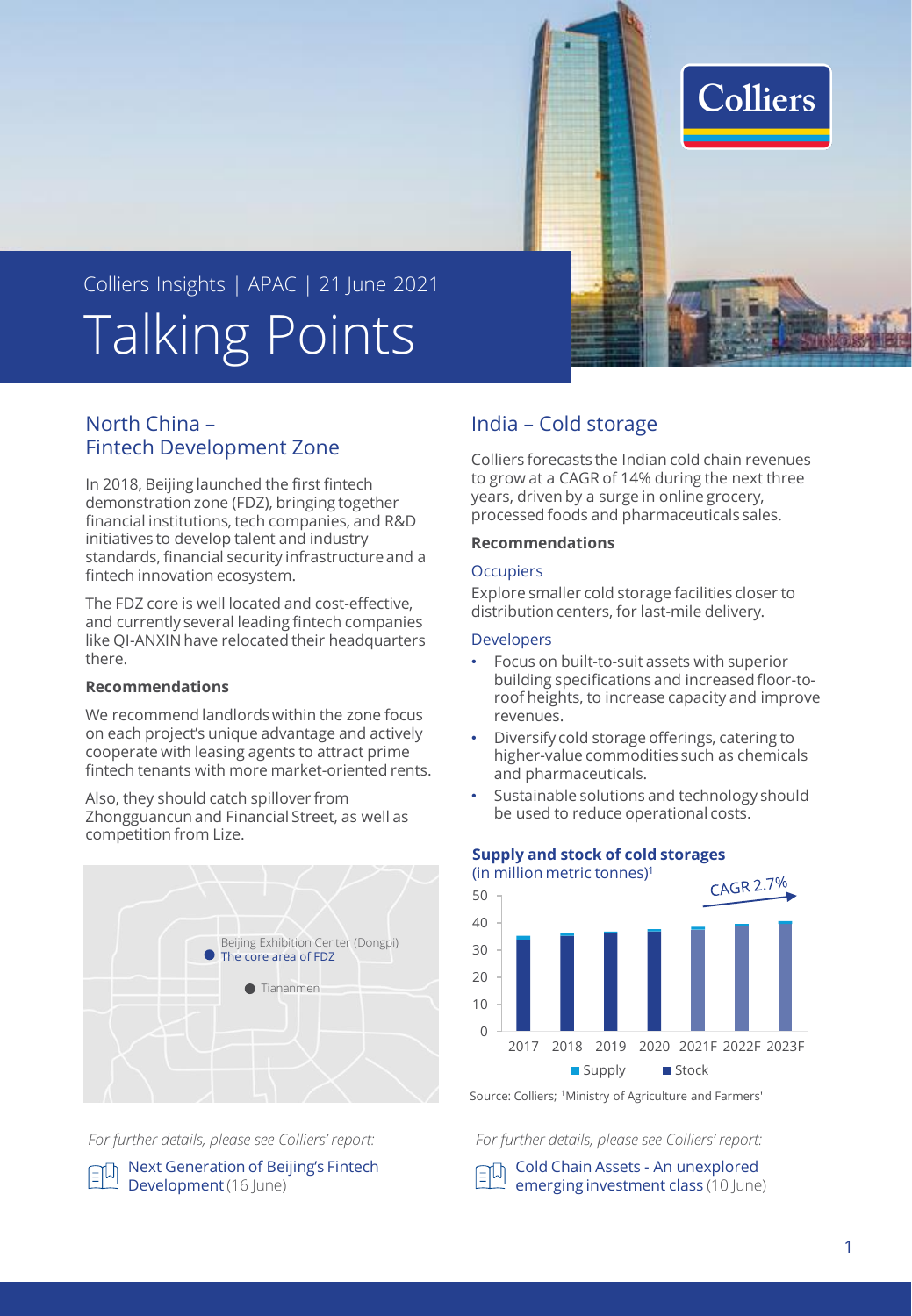# Taiwan – Investor Survey

Taiwan's National Statistics office is forecasting 5.5% growth in 2021\*, which supports our expectations of active transactions volumes over the next 12 months.

Colliers conducted a survey of investor intentions to understand key areas of focus for the next year:



or increasing, interest is up for logistics and data centers.

We expect the recent COVID-19 outbreak to slow the pace of transactions, but this should help close negotiating price gaps.

### **Recommendations**

We recommend sellers looking to raise working capital should carefully review their portfolios to see which assets can be most flexible on pricing for quick sales.

We recommend buyers of prime assets negotiate for flexible terms.

*For further details, please see Colliers' report:*

Colliers Radar - Colliers Taiwan 2021 Investor Survey (16 June)

# Australia – Western Sydney Industrial & Logistics

The Sydney industrial and logistics market is experiencing unprecedented levels of tenant

demand as transport and retail occupiers accelerate their supply chain innovation agendas.

With occupiers moving towards new facilities as they focus on automation and efficiencies,

this has placed considerable pressure on Western Sydney's industrial land stocks.

### **Key findings**:



Play

Significant demand for land in Western Sydney exists as institutional groups adopt a buildtocore strategy. With the rezoning of the Mamre Road Precinct, Sydney can now accommodate hyperscale occupier requirements in scale.



Across Western Sydney, there are currently 1,997 hectares of net developable industrial land. However, a large share of this amount is unserviced or is fragmented in terms of ownership. 48% of net developable land in Western Sydney is owned by an inactive landowner.



The take-up of land in Western Sydney has averaged 135 hectares per annum over the past five years while the recent rezoning of land for industrial use is expected to lead to a greater level of take-up over the next five years.



Based on historical levels of take-up and our view for demand going forward, we estimate there to be just under five years of industrial land supply based on land owned by active owners.

*For further details, please see Colliers' report:*

[Western Sydney Industrial Development](https://www.colliers.com.au/en-au/research/western-sydney-industrial-development-update-2021)  Update 2021 (11 June)